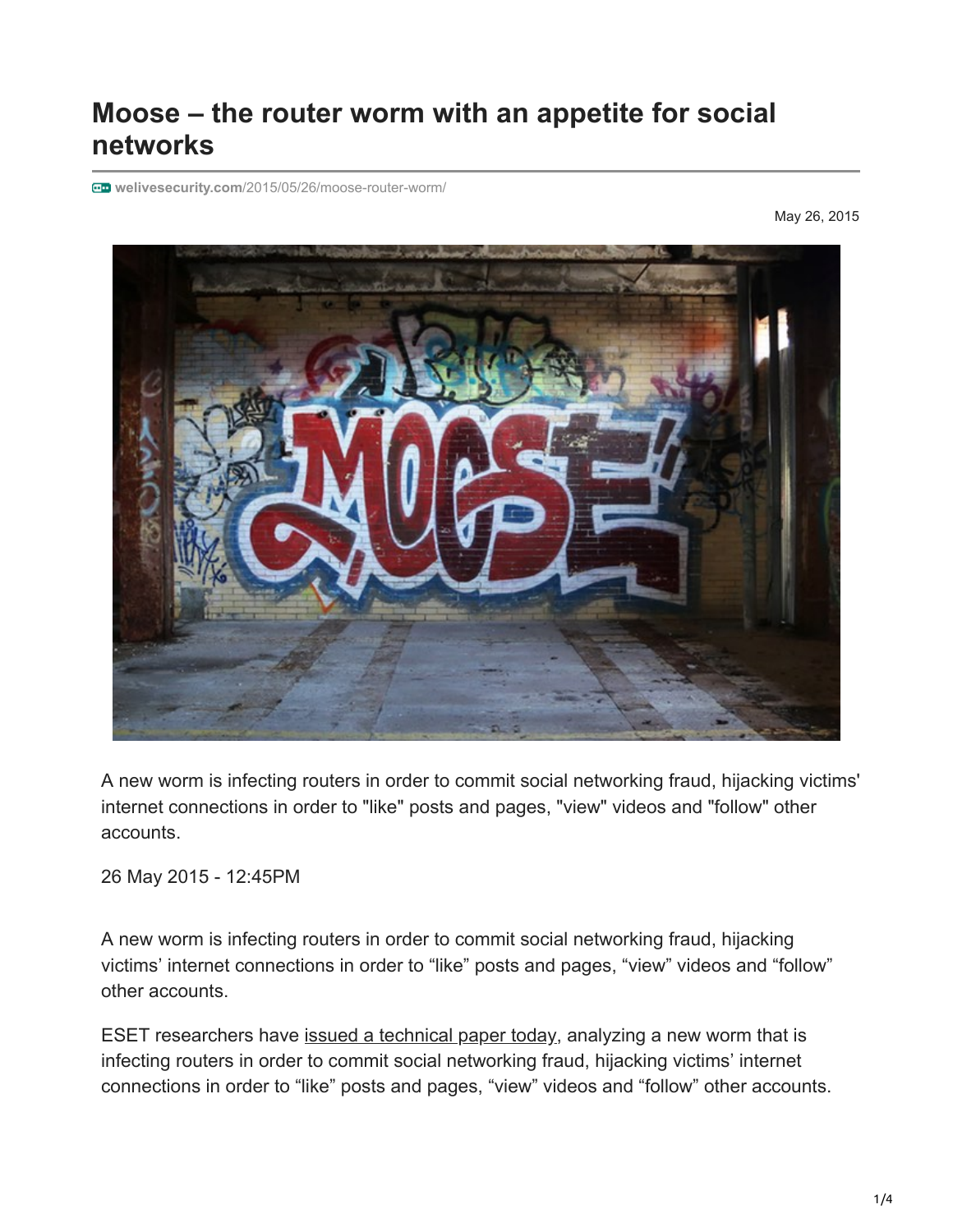The malware, dubbed Linux/Moose by researchers Olivier Bilodeau and Thomas Dupuy, infects Linux-based routers and other Linux-based devices, eradicating existing malware infections it might find competing for the router's limited resources, and automatically finding other routers to infect.



However, the Moose worm does not rely upon any underlying vulnerability in the routers – it is simply taking advantage of devices that have been weakly configured with poorly chosen login credentials.

Unfortunately, this means that devices other than routers can be impacted by the worm in the form of accidental collateral damage. ESET's team believes that even medical devices, such as the Hospira drug infusion pump, could be infected by the Linux/Moose worm.

But the principal victims are likely to be routers – with devices from Actiontec, Hik Vision, Netgear, Synology, TP-Link, ZyXEL, and Zhone already identified as vulnerable.

ESET's detailed technical report provides an indepth analysis of the Moose worm, methods by which users can determine if they might have had their routers compromised, and cleaning instructions. Importantly, the technical report provides prevention advice to avoid reinfection.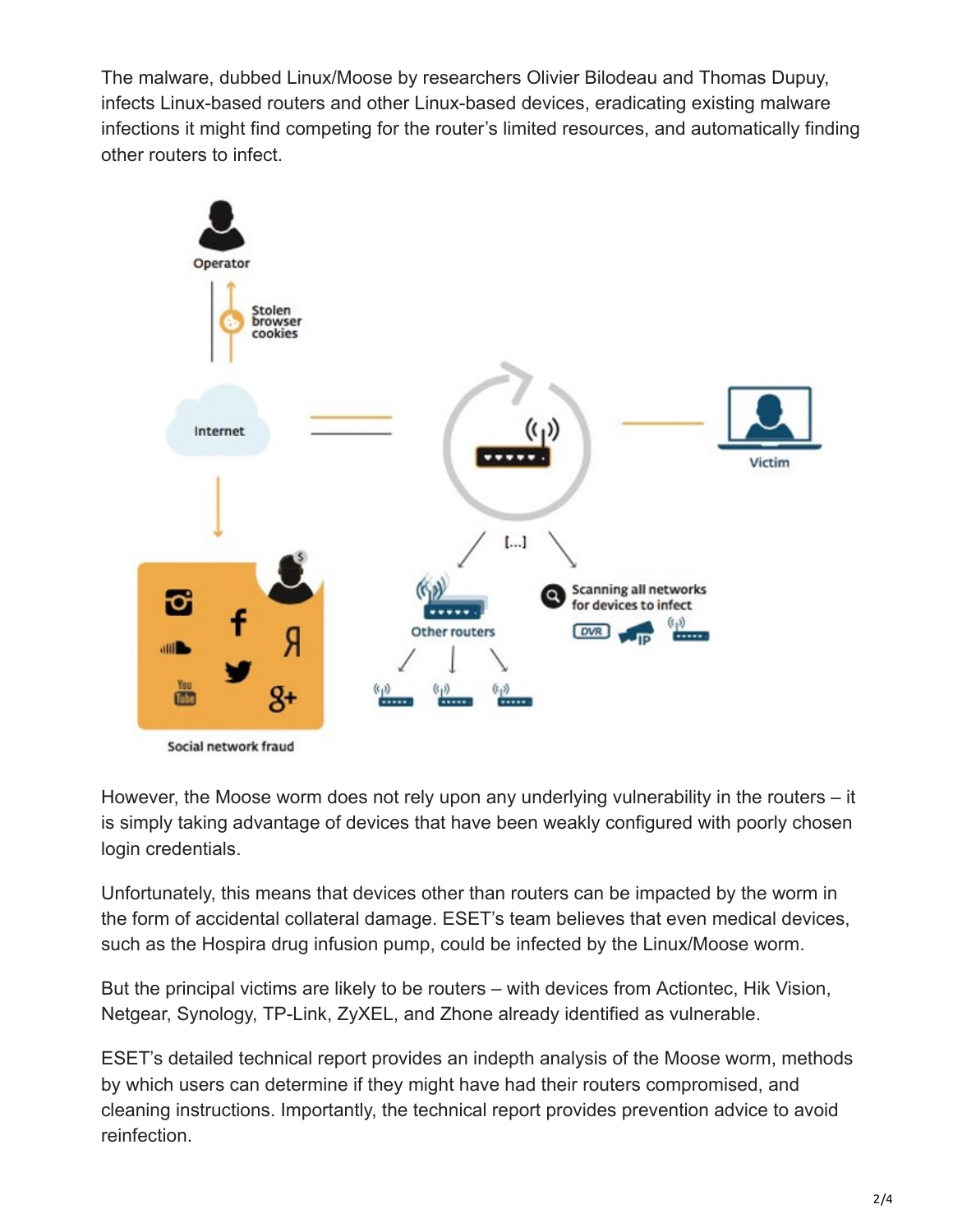Perhaps most interesting of all, however, is to try to understand the purpose of the Moose worm.

In their investigation, ESET's team observed the worm creating bogus accounts on sites such as Instagram, and automatically following users. In many cases the rise in followers was carefully staggered over some days, seemingly to avoid raising alarms in automated systems built by the social networks to identify suspicious behavior.



The sad truth is that there are many individuals and companies out there who are keen to manipulate their social media standing, and have no qualms about hiring third-parties who claim to have methods to bump up the number of views of a corporate video, boost the followers on a Twitter feed or get you more Facebook fans.

Often these third-parties will themselves contract the work out to other companies, and the danger is that one of these might – perhaps unwittingly – hire criminals with access to the botnet of Moose-compromised routers to conduct the social media fraud on their behalf.

The fact that these aren't \*real\* fans, or \*real\* views of the video is likely to go unnoticed or be swept under the carpet by marketing teams keen to impress their bosses.